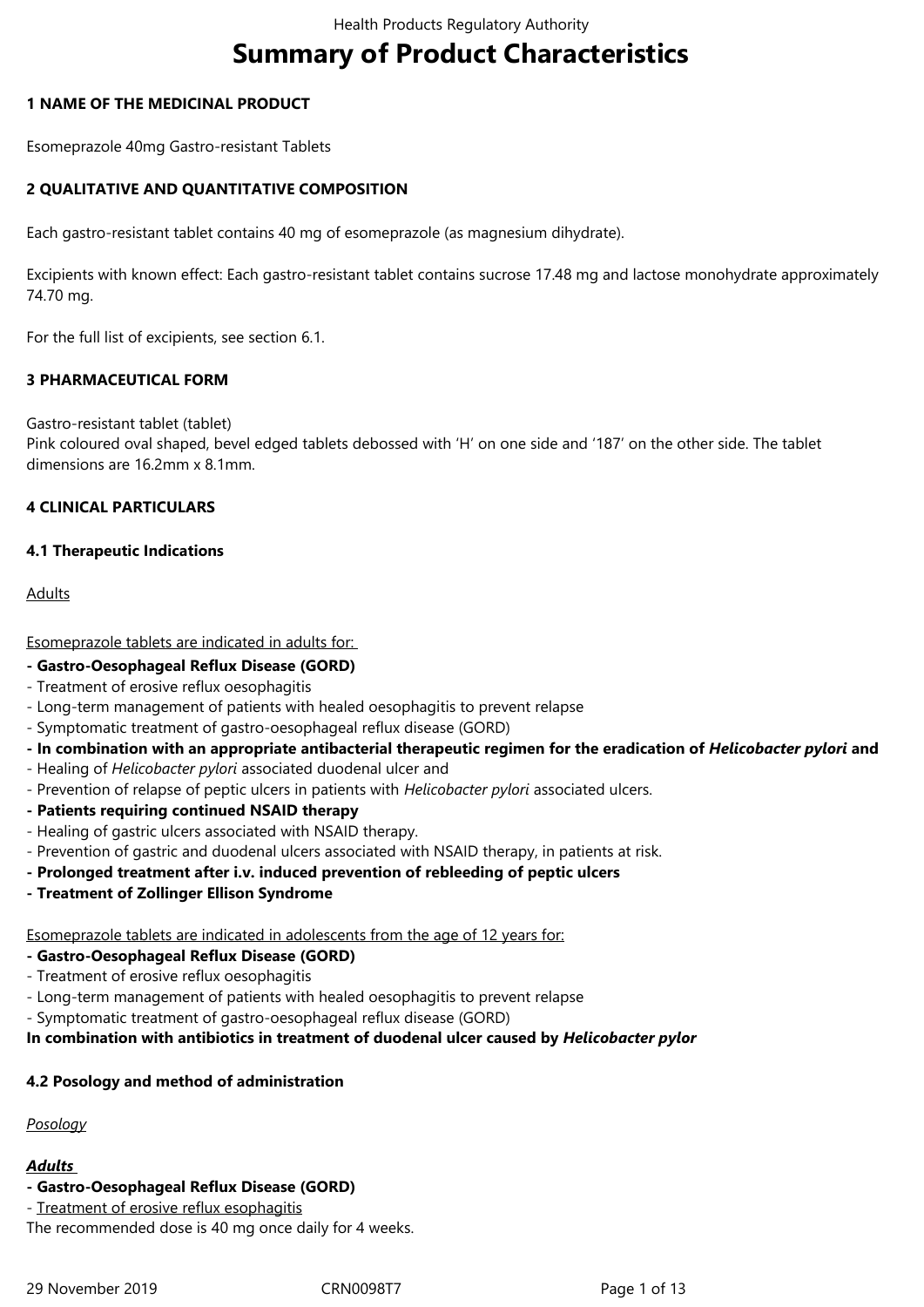An additional 4 weeks treatment is recommended for patients in whom esophagitis has not healed or who have persistent symptoms.

# - Long-term management of patients with healed esophagitis to prevent relapse

The recommended dose is 20 mg once daily.

# - Symptomatic treatment of gastro oesophageal reflux disease (GORD)

The recommended dose is 20 mg once daily in patients without esophagitis. If symptom control has not been achieved after 4 weeks, the patient should be further investigated. Once symptoms have resolved, subsequent symptom control can be achieved using 20 mg once daily. An on demand regimen taking 20 mg once daily, when needed, can be used. In NSAID treated patients at risk of developing gastric and duodenal ulcers, subsequent symptom control using an on demand regimen is not recommended.

# **- In combination with an appropriate antibacterial therapeutic regimen for the eradication of** *Helicobacter pylori* **and**

- Healing of *Helicobacter pylori* associated duodenal ulcer and
- Prevention of relapse of peptic ulcers in patients with *Helicobacter pylori* associated ulcers

The recommended dose is 20 mg Esomeprazole with 1 g amoxicillin and 500 mg clarithromycin, all twice daily for 7 days.

# **- Patients requiring continued NSAID therapy**

- Healing of gastric ulcers associated with NSAID therapy: The recommended dose is 20 mg once daily. The treatment duration is 4-8 weeks.

- Prevention of gastric and duodenal ulcers associated with NSAID therapy in patients at risk: The recommended dose is 20 mg once daily.

# **- Prolonged treatment after i.v. induced prevention of rebleeding of peptic ulcers**

The recommended dose is 40 mg once daily for 4 weeks after i.v. induced prevention of rebleeding of peptic ulcers.

# **- Treatment of Zollinger Ellison Syndrome**

The recommended initial dosage is Esomeprazole 40 mg twice daily. The dosage should then be individually adjusted and treatment continues as long as clinically indicated. Based on the clinical data available, the majority of patients can be controlled on doses between 80 to 160 mg esomeprazole daily. With doses above 80 mg daily, the dose should be divided and given twice-daily.

# *Special Populations*

# Renal impairment

Dose adjustment is not required in patients with impaired renal function. Due to limited experience in patients with severe renal insufficiency, such patients should be treated with caution (see section 5.2).

# Hepatic impairment

Dose adjustment is not required in patients with mild to moderate liver impairment. For patients with severe liver impairment, a maximum dose of 20 mg should not be exceeded (see section 5.2).

# **Elderly**

Dose adjustment is not required in the elderly.

# *Paediatric population*

Adolescents from the age of 12 years

# **- Gastro-Oesophageal Reflux Disease (GORD)**

- Treatment of erosive reflux oesophagitis

The recommended dose is 40 mg once daily for 4 weeks.

An additional 4 weeks treatment is recommended for patients in whom oesophagitis has not healed or who have persistent symptoms.

- Long-term management of patients with healed oesophagitis to prevent relapse The recommended dose is 20 mg once daily.

29 November 2019 CRN0098T7 Page 2 of 13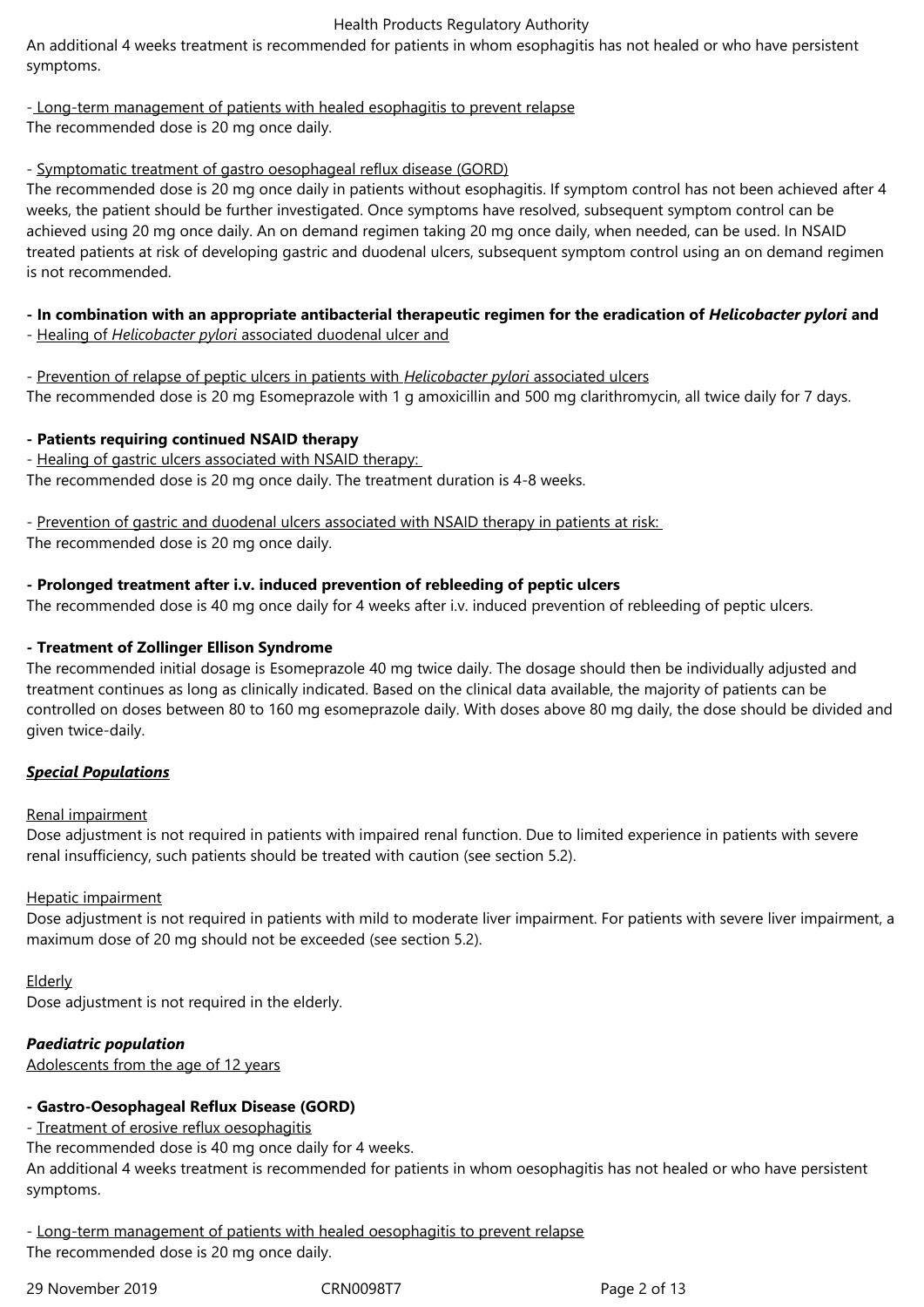## - Symptomatic treatment of gastro-oesophageal reflux disease (GORD)

The recommended dose is 20 mg once daily in patients without oesophagitis. If symptom control has not been achieved after four weeks, the patient should be further investigated. Once symptoms have resolved, subsequent symptom control can be achieved using 20 mg once daily. Treatment of duodenal ulcer caused by Helicobacter pylori

When selecting appropriate combination therapy, consideration should be given to official national, regional and local guidance regarding bacterial resistance, duration of treatment (most commonly 7 days but sometimes up to 14 days), and appropriate use of antibacterial agents. The treatment should be supervised by a specialist.

#### The posology recommendation is:

| Weight     | Posology                                                                                                                                                                     |
|------------|------------------------------------------------------------------------------------------------------------------------------------------------------------------------------|
| 30 - 40 kg | Combination with two antibiotics: Esomeprazole 20 mg, amoxicillin 750 mg and clarithromycin 7.5 mg/kg body<br>weight are all administered together twice daily for one week. |
| > 40 kg    | Combination with two antibiotics: Esomeprazole 20 mg, amoxicillin 1 g and clarithromycin 500 mg are all<br>administered together twice daily for one week                    |

# Children below the age of 12 years

For posology in patients aged 1 to 11, liquid formulations are more suitable.

# *Method of Administration*

#### For oral use

The tablets should be swallowed whole with liquid. The tablets should not be chewed or crushed.

For patients who have difficulty in swallowing, the tablets can also be dispersed in half a glass of non-carbonated water. No

other liquids should be used as the enteric coat may be dissolved. Stir until the tablets disintegrate and drink the liquid with

the pellets immediately or within 30 minutes. Rinse the glass with half a glass of water and drink. The pellets must not be chewed or crushed.

For patients who cannot swallow, the tablets can be dispersed in non-carbonated water and administered through a gastric tube. It is important that the appropriateness of the selected syringe and tube is carefully tested. For preparation and administration instructions see section 6.6.

# **4.3 Contraindications**

Hypersensitivity to the active substance, substituted benzimidazoles or to any of the excipients listed in section 6.1 Esomeprazole should not be used concomitantly with nelfinavir (See section 4.5).

#### **4.4 Special warnings and precautions for use**

In the presence of any alarm symptom (e.g. significant unintentional weight loss, recurrent vomiting, dysphagia, haematemesis or melaena) and when gastric ulcer is suspected or present, malignancy should be excluded, as treatment with Esomeprazole may alleviate symptoms and delay diagnosis.

#### Long term use

Patients on long-term treatment (particularly those treated for more than a year) should be kept under regular surveillance.

# On demand treatment

Patients on on-demand treatment should be instructed to contact their physician if their symptoms change in character.

Helicobacter pylori eradication

29 November 2019 CRN0098T7 Page 3 of 13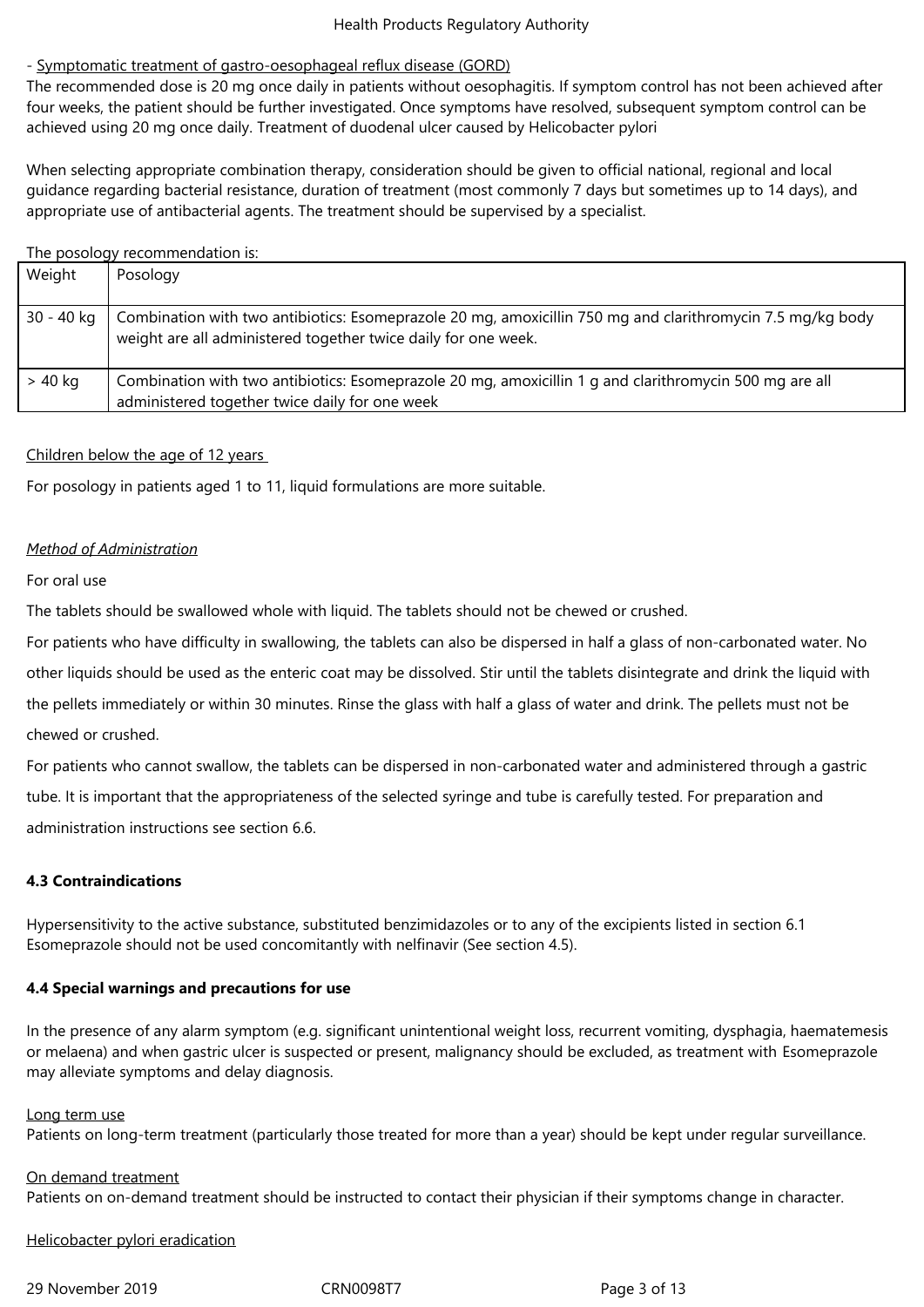When prescribing esomeprazole for eradication of *Helicobacter pylori,* possible drug interactions for all components in the triple therapy should be considered. Clarithromycin is a potent inhibitor of CYP3A4 and hence contraindications and interactions for clarithromycin should be considered when the triple therapy is used in patients concurrently taking other drugs metabolised via CYP3A4 such as cisapride.

## Gastrointestinal infections

Treatment with proton pump inhibitors may lead to slightly increased risk of gastrointestinal infections such as Salmonella and Campylobacter (see section 5.1).

# Absorption of vitamin B12

Esomeprazole, as all acid-blocking medicines, may reduce the absorption of vitamin B12 (cyanocobalamin) due to hypo- or achlorhydria. This should be considered in patients with reduced body stores or risk factors for reduced vitamin B12 absorption on long-term therapy.

# Hypomagnesaemia

Severe hypomagnesaemia has been reported in patients treated with proton pump inhibitors (PPIs) like esomeprazole for at least three months, and in most cases for a year. Serious manifestations of hypomagnesaemia such as fatigue, tetany, delirium, convulsions, dizziness and ventricular arrhythmia can occur but they may begin insidiously and be overlooked. In most affected patients, hypomagnesaemia improved after magnesium replacement and discontinuation of the PPI.

For patients expected to be on prolonged treatment or who take PPIs with digoxin or drugs that may cause hypomagnesaemia (e.g. diuretics), healthcare professionals should consider measuring magnesium levels before starting PPI treatment and periodically during treatment.

# Risk of fracture

Proton pump inhibitors, especially if used in high doses and over long durations (>1 year), may modestly increase the risk of hip, wrist and spine fracture, predominantly in the elderly or in presence of other recognised risk factors. Observational studies suggest that proton pump inhibitors may increase the overall risk of fracture by 10-40%. Some of this increase may be due to other risk factors. Patients at risk of osteoporosis should receive care according to current clinical guidelines and they should have an adequate intake of vitamin D and calcium.

#### Subacute cutaneous lupus erythematosus (SCLE)

Proton pump inhibitors are associated with very infrequent cases of SCLE. If lesions occur, especially in sun-exposed areas of the skin, and if accompanied by arthralgia, the patient should seek medical help promptly and the health care professional should consider stopping Esomeprazole. SCLE after previous treatment with a proton pump inhibitor may increase the risk of SCLE with other proton pump inhibitors.

# Combination with other medicinal products

Co-administration of esomeprazole with atazanavir is not recommended (see section 4.5). If the combination of atazanavir with a proton pump inhibitor is judged unavoidable, close clinical monitoring is recommended in combination with an increase in the dose of atazanavir to 400 mg with 100 mg of ritonavir; esomeprazole 20 mg should not be exceeded. Esomeprazole is a CYP2C19 inhibitor. When starting or ending treatment with esomeprazole, the potential for interactions with drugs metabolised through CYP2C19 should be considered. An interaction is observed between clopidogrel and esomeprazole (see section 4.5). The clinical relevance of this interaction is uncertain. As a precaution, concomitant use of esomeprazole and clopidogrel should be discouraged.

When prescribing esomeprazole for on demand therapy, the implications for interactions with other pharmaceuticals, due to fluctuating plasma concentrations of esomeprazole should be considered. See section 4.5.

# Interference with laboratory tests

Increased Chromogranin A (CgA) level may interfere with investigations for neuroendocrine tumours. To avoid this interference, esomeprazole treatment should be stopped for at least five days before CgA measurements (see section 5.1). If CgA and gastrin levels have not returned to reference range after initial measurement, measurements should be repeated 14 days after cessation of proton pump inhibitor treatment.

# **Important information regarding the ingredients of this medicine**

This medicinal product contains sucrose and lactose monohydrate.

Patients with rare hereditary problems of galactose intolerance, the Lapp lactase deficiency or glucose-galactose malabsorption should not take this medicine.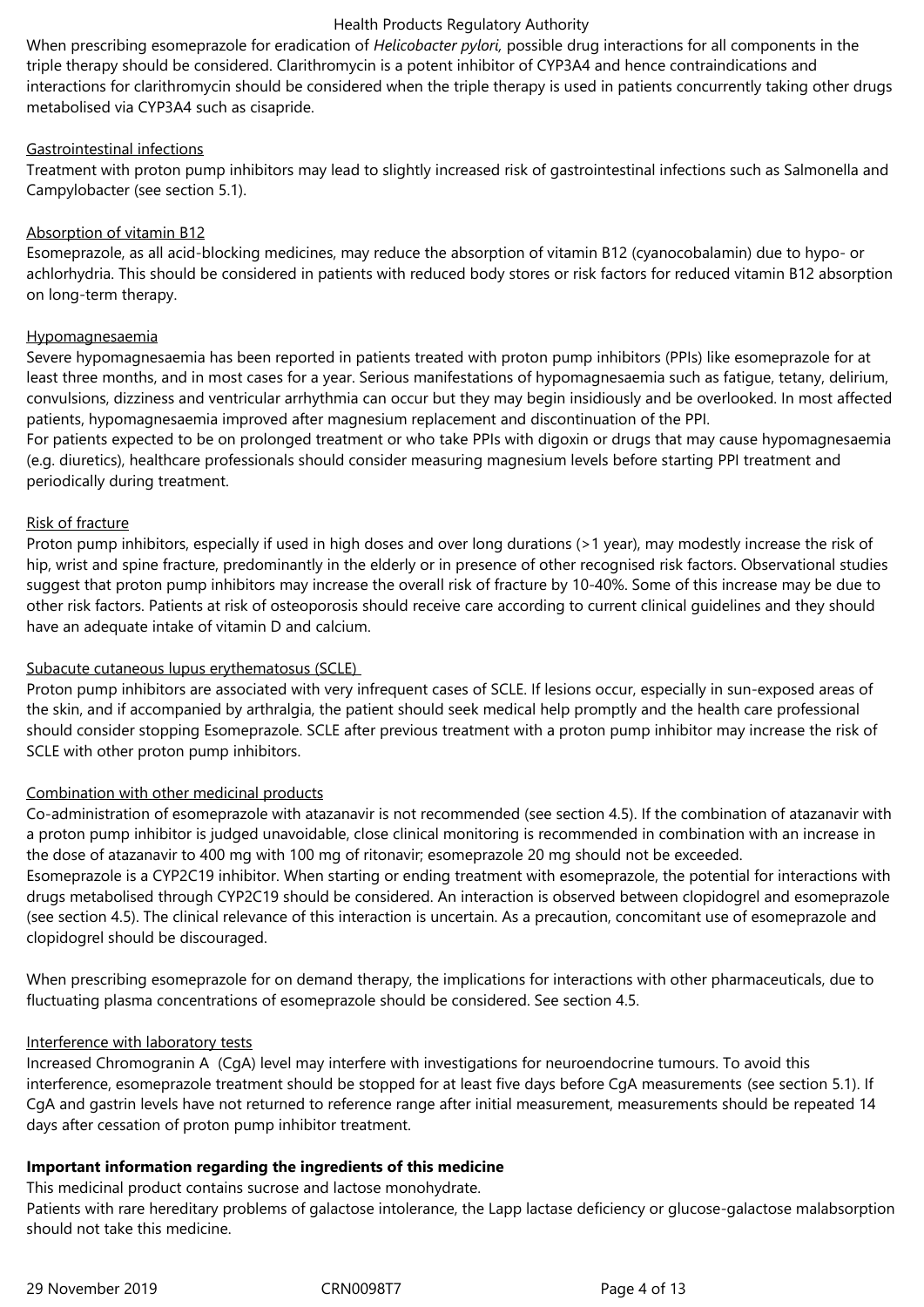Patients with rare hereditary problems of fructose intolerance, glucose-galactose malabsorption or sucrase-isomaltase insufficiency should not take this medicine.

# **4.5 Interaction with other medicinal products and other forms of interactions**

## **Effects of esomeprazole on the pharmacokinetics of other drugs**

## *Protease inhibitors*

Omeprazole has been reported to interact with some protease inhibitors. The clinical importance and the mechanisms behind these reported interactions are not always known. Increased gastric pH during omeprazole treatment may change the absorption of the protease inhibitors. Other possible interaction mechanisms are via inhibition of CYP2C19. For atazanavir and nelfinavir, decreased serum levels have been reported when given together with omeprazole and concomitant administration is not recommended. Co-administration of omeprazole (40 mg once daily) with atazanavir 300 mg/ritonavir 100 mg to healthy volunteers resulted in a substantial reduction in atazanavir exposure (approximately 75% decrease in AUC, Cmax and Cmin). Increasing the atazanavir dose to 400 mg did not compensate for the impact of omeprazole on atazanavir exposure. The co-administration of omeprazole (20 mg qd) with atazanavir 400 mg/ritonavir 100 mg to healthy volunteers resulted in a decrease of approximately 30% in the atazanavir exposure as compared with the exposure observed with atazanavir 300 mg/ritonavir 100 mg qd without omeprazole 20 mg qd.

Co-administration of omeprazole (40 mg qd) reduced mean nelfinavir AUC, Cmax and Cmin by 36–39 % and mean AUC, Cmax and Cmin for the pharmacologically active metabolite M8 was reduced by 75-92%. For saquinavir (with concomitant ritonavir), increased serum levels (80-100%) have been reported during concomitant omeprazole treatment (40 mg qd). Treatment with omeprazole 20 mg qd had no effect on the exposure of darunavir (with concomitant ritonavir) and amprenavir (with concomitant ritonavir). Treatment with esomeprazole 20 mg qd had no effect on the exposure of amprenavir (with and without concomitant ritonavir). Treatment with omeprazole 40 mg qd had no effect on the exposure of lopinavir (with concomitant ritonavir). Due to the similar pharmacodynamic effects and pharmacokinetic properties of omeprazole and esomeprazole, concomitant administration with esomeprazole and atazanavir is not recommended (see section 4.4) and concomitant administration with esomeprazole and nelfinavir is contraindicated (see section 4.3).

For saquinavir (with concomitant ritonavir), increased serum levels (80-100%) have been reported during concomitant omeprazole treatment (40 mg qd). Treatment with omeprazole 20 mg qd had no effect on the exposure of darunavir (with concomitant ritonavir) and amprenavir (with concomitant ritonavir). Treatment with esomeprazole 20 mg qd had no effect on the exposure of amprenavir (with and without concomitant ritonavir). Treatment with omeprazole 40 mg qd had no effect on the exposure of lopinavir (with concomitant ritonavir).

#### *Methotrexate*

When given together with PPIs, methotrexate levels have been reported to increase in some patients. In high-dose methotrexate administration a temporary withdrawal of esomeprazole may need to be considered.

#### *Tacrolimus*

Concomitant administration of esomeprazole has been reported to increase the serum levels of tacrolimus. A reinforced monitoring of tacrolimus concentrations as well as renal function (creatinine clearance) should be performed, and dosage of tacrolimus adjusted if needed.

#### *Medicinal products with pH dependent absorption*

Gastric acid suppression during treatment with esomeprazole and other PPIs might decrease or increase the absorption of medicinal products with a gastric pH dependent absorption. As with other medicinal products that decrease intragastric acidity, the absorption of medicinal products such as ketoconazole, itraconazole and erlotinib can decrease and the absorption of digoxin can increase during treatment with esomeprazole. Concomitant treatment with omeprazole (20 mg daily) and digoxin in healthy subjects increased the bioavailability of digoxin by 10% (up to 30% in two out of ten subjects). Digoxin toxicity has been rarely reported. However, caution should be exercised when esomeprazole is given at high doses in elderly patients. Therapeutic drug monitoring of digoxin should then be reinforced.

## *Medicinal products metabolised by CYP2C19*

Esomeprazole inhibits CYP2C19, the major esomeprazole-metabolising enzyme. Thus, when esomeprazole is combined with drugs metabolised by CYP2C19, such as diazepam, citalopram, imipramine, clomipramine, phenytoin etc., the plasma concentrations of these drugs may be increased and a dose reduction could be needed. This should be considered especially when prescribing esomeprazole for on-demand therapy.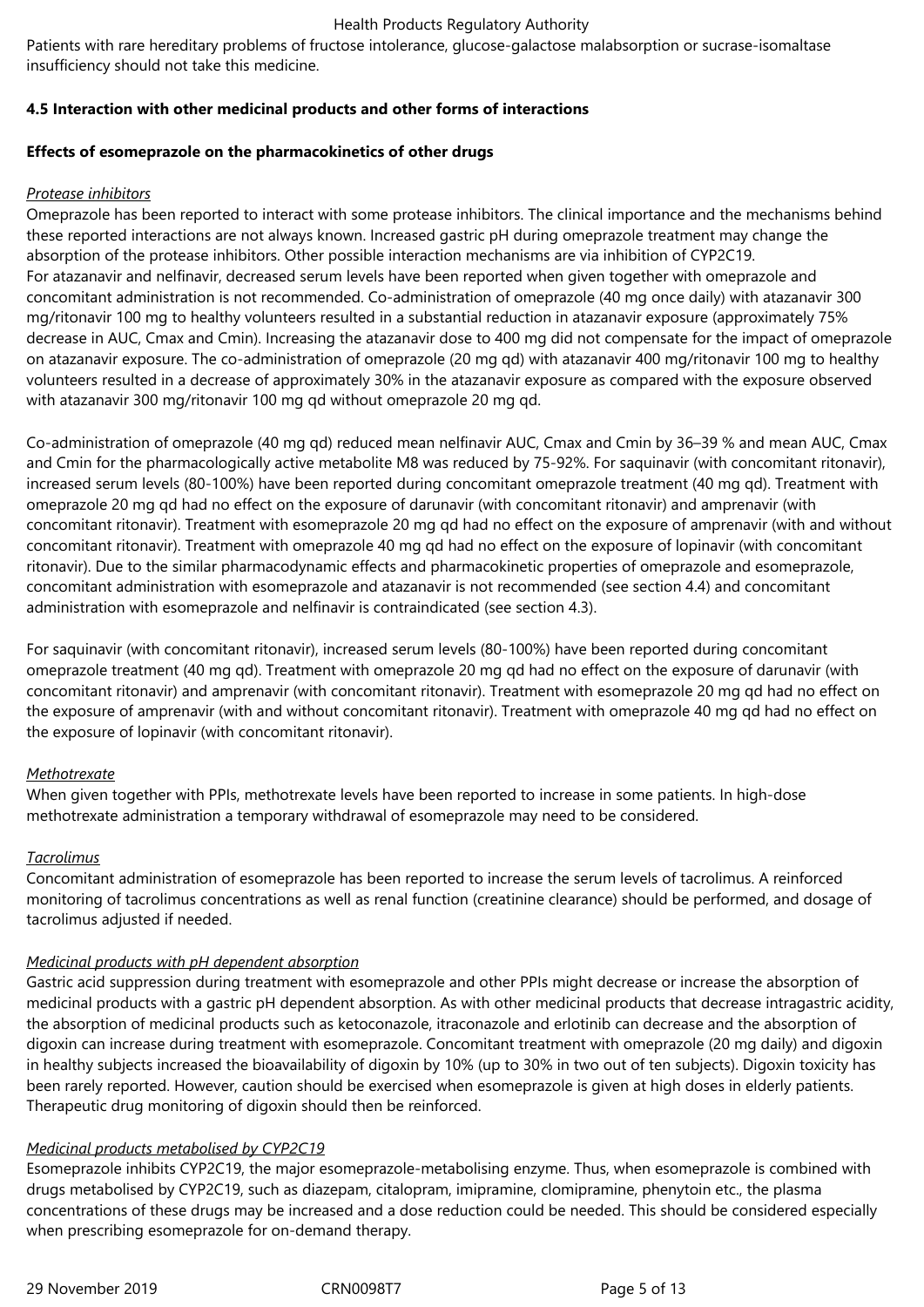# *Diazepam*

Concomitant administration of 30 mg esomeprazole resulted in a 45% decrease in clearance of the CYP2C19 substrate diazepam.

# *Phenytoin*

Concomitant administration of 40 mg esomeprazole resulted in a 13% increase in trough plasma levels of phenytoin in epileptic patients. It is recommended to monitor the plasma concentrations of phenytoin when treatment with esomeprazole is introduced or withdrawn.

# *Voriconazole*

Omeprazole (40 mg once daily) increased voriconazole (a CYP2C19 substrate) Cmax and AUCτ by 15% and 41%, respectively.

# *Cilostazol*

Omeprazole as well as esomeprazole act as inhibitors of CYP2C19. Omeprazole, given in doses of 40 mg to healthy subjects in a cross-over study, increased Cmax and AUC for cilostazol by 18% and 26% respectively, and one of its active metabolites by 29% and 69% respectively.

# *Cisapride*

In healthy volunteers, concomitant administration of 40 mg esomeprazole resulted in a 32% increase in area under the plasma concentration-time curve (AUC) and a 31% prolongation of elimination half-life (t1/2) but no significant increase in peak plasma levels of cisapride. The slightly prolonged QTc interval observed after administration of cisapride alone, was not further prolonged when cisapride was given in combination with esomeprazole (see also section 4.4).

# *Warfarin*

Concomitant administration of 40 mg esomeprazole to warfarin-treated patients in a clinical trial showed that coagulation times were within the accepted range. However, post-marketing, a few isolated cases of elevated INR of clinical significance have been reported during concomitant treatment. Monitoring is recommended when initiating and ending concomitant esomeprazole treatment during treatment with warfarin or other coumarine derivatives.

# *Clopidogrel*

Results from studies in healthy subjects have shown a pharmacokinetic (PK)/ pharmacodynamic (PD) interaction between clopidogrel (300 mg loading dose/75 mg daily maintenance dose) and esomeprazole (40 mg p.o.daily) resulting in decreased exposure to the active metabolite of clopidogrel by an average of 40% and resulting in decreased maximuminhibition of (ADP induced) platelet aggression by an average of 14%.

When clopidogrel was given together with a fixed dose combination of esomeprazole 20 mg + ASA 81 mg compared to clopidogrel alone in a study in healthy subjects there was adecreased exposure by almost 40% of the active metabolite of clopidogrel. However, the maximum levels of inhibition of (ADP induced) platelet aggregation in these subjects were the same in the clopidogrel and the clopidogrel + the combined (esomeprazole + ASA) product groups.

Inconsistent data on the clinical implications of this PK/PD interaction in terms of major cardiovascular events have been reported from observational and clinical studies. As a precaution concomitant use of clopidogrel should be discouraged.

# **Investigated medicinal products with no clinically relevant interaction**

#### *Amoxicillin and quinidine*

Esomeprazole has been shown to have no clinically relevant effects on the pharmacokinetics of amoxicillin or quinidine.

#### *Naproxen or rofecoxib*

Studies evaluating concomitant administration of esomeprazole and either naproxen or rofecoxib did not identify any clinically relevant pharmacokinetic interactions during short-term studies.

# **Effects of other medicinal products on the pharmacokinetics of esomeprazole**

#### *Medicinal products which inhibit CYP2C19 and/or CYP3A4*

Esomeprazole is metabolised by CYP2C19 and CYP3A4. Concomitant administration of esomeprazole and a CYP3A4 inhibitor, clarithromycin (500 mg b.i.d.), resulted in a doubling of the exposure (AUC) to esomeprazole. Concomitant administration of esomeprazole and a combined inhibitor of CYP2C19 and CYP3A4 may result in more than doubling of the esomeprazole exposure. The CYP2C19 and CYP3A4 inhibitor voriconazole increased omeprazole AUCτ by 280%. A dose adjustment of esomeprazole is not regularly required in either of these situations. However, dose adjustment should be considered in patients with severe hepatic impairment and if long-term treatment is indicated.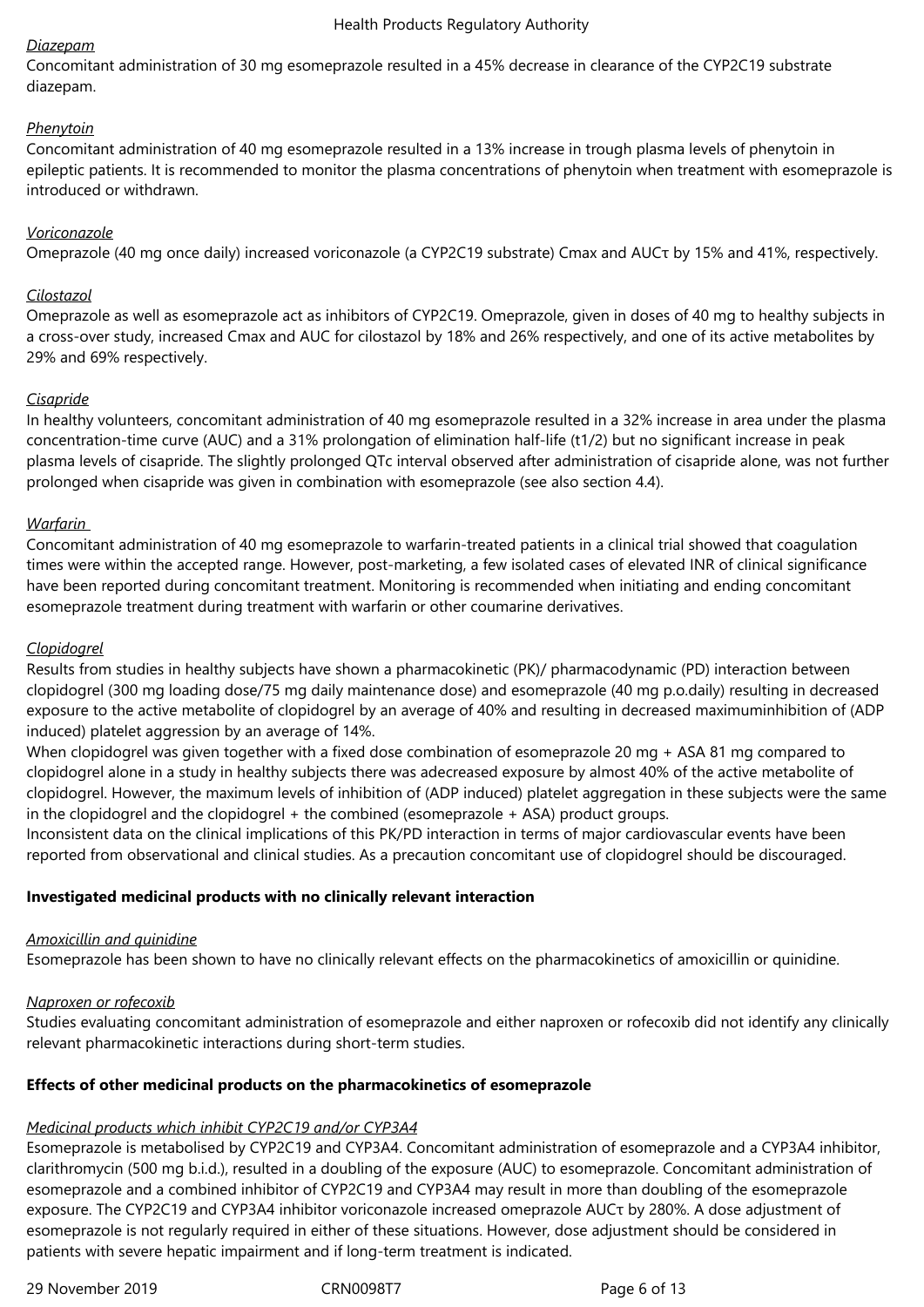# *Medicinal products which induce CYP2C19 and/or CYP3A4*

Drugs known to induce CYP2C19 or CYP3A4 or both (such as rifampicin and St. John's wort) may lead to decreased esomeprazole serum levels by increasing the esomeprazole metabolism.

# **Paediatric population**

Interaction studies have only been performed in adults.

# **4.6 Fertility, pregnancy and lactation**

# Pregnancy

For esomeprazole, clinical data on exposed pregnancies are insufficient. With the racemic mixture omeprazole data on a larger number of exposed pregnancies from epidemiological studies indicate no malformative nor foetotoxic effect. Animal studies with esomeprazole do not indicate direct or indirect harmful effects with respect to embryonal/foetal development. Animal studies with the racemic mixture do not indicate direct or indirect harmful effects with respect to pregnancy, parturition or postnatal development. Caution should be exercised when prescribing to pregnant women.

A moderate amount of data on pregnant women (between 300-1000 pregnancy outcomes) indicates no malformative or foeto/neonatal toxicity of esomeprazole.

Animal studies do not indicate direct or indirect harmful effects with respect to reproductive toxicity (see section 5.3).

# Breast-feeding

It is not known whether esomeprazole is excreted in human breast milk. There is insufficient information on the effects of esomeprazole in newborns/infants. Esomeprazole should not be used during breast-feeding.

# Fertility

Animal studies with the racemic mixture omeprazole, given by oral administration do not indicate effects with respect to fertility.

# **4.7 Effects on ability to drive and use machines**

Esomeprazole has minor influence on the ability to drive or use machines.

Adverse reactions such as dizziness (uncommon) and blurred vision (rare) has been reported (see section 4.8). If affected patients should not drive or use machines.

# **4.8 Undesirable effects**

#### Summary of the safety profile

Headache, abdominal pain, diarrhoea and nausea are among those adverse reactions that have been most commonly reported in clinical trials (and also from post-marketing use). In addition, the safety profile is similar for different formulations, treatment indications, age groups and patient populations. No dose-related adverse reactions have been identified.

#### Tabulated list of adverse reactions

The following adverse drug reactions have been identified or suspected in the clinical trials programme for esomeprazole and post-marketing. None was found to be dose-related. The reactions are classified according to frequency very common  $\geq 1/10$ ; common >1/100 to <1/10; uncommon >1/1,000 to <1/100; rare >1/10,000 to <1/1,000; very rare <1/10,000; not known (cannot be estimated from the available data).

| <b>System Organ Class</b>            | <b>Frequency</b> | <b>Undesirable Effect</b>                                                            |
|--------------------------------------|------------------|--------------------------------------------------------------------------------------|
| Blood and lymphatic system disorders | <b>I</b> Rare    | Leukopenia, thrombocytopenia                                                         |
|                                      | Very rare        | Agranulocytosis, pancytopenia                                                        |
| Immune system disorders              | <b>I</b> Rare    | Hypersensitivity reactions e.g. fever, angioedema and<br>anaphylactic reaction/shock |
| Metabolism and nutrition disorders   |                  | Uncommon Peripheral oedema                                                           |
|                                      | <b>Rare</b>      | Hyponatraemia                                                                        |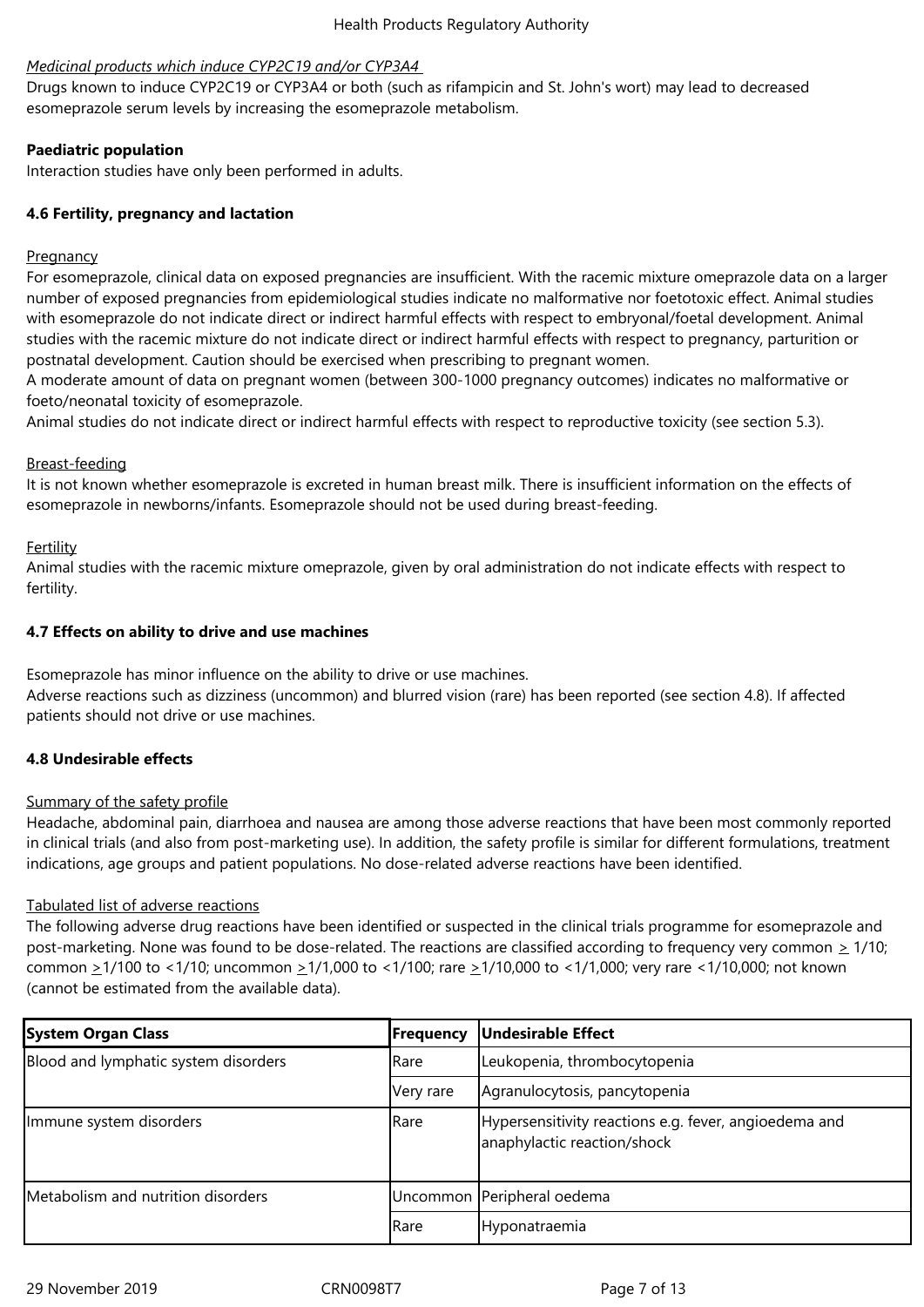|                                                           |           | <b>Caltri Hoddels Regulatory Additionly</b><br>Not known   Hypomagnesaemia (see section 4.4); severe<br>hypomagnesaemia can correlate with hypocalcaemia.<br>Hypomagnesaemia may also be associated with hypokalaemia. |
|-----------------------------------------------------------|-----------|------------------------------------------------------------------------------------------------------------------------------------------------------------------------------------------------------------------------|
| Psychiatric disorders                                     | Uncommon  | Insomnia                                                                                                                                                                                                               |
|                                                           | Rare      | Agitation, confusion, depression                                                                                                                                                                                       |
|                                                           | Very rare | Aggression, hallucinations                                                                                                                                                                                             |
| Nervous system disorders                                  | Common    | Headache                                                                                                                                                                                                               |
|                                                           | Uncommon  | Dizziness, paraesthesia, somnolence                                                                                                                                                                                    |
|                                                           | Rare      | Taste disturbance                                                                                                                                                                                                      |
| Eye disorders                                             | Rare      | <b>Blurred vision</b>                                                                                                                                                                                                  |
| Ear and labyrinth disorders                               | Uncommon  | Vertigo                                                                                                                                                                                                                |
| Respiratory, thoracic and mediastinal disorders           | Rare      | Bronchospasm                                                                                                                                                                                                           |
| Gastrointestinal disorders                                | Common    | Abdominal pain, constipation, diarrhoea, flatulence,<br>nausea/vomiting, Fundic gland polyps (benign)                                                                                                                  |
|                                                           | Uncommon  | Dry mouth                                                                                                                                                                                                              |
|                                                           | Rare      | Stomatitis, gastrointestinal candidiasis                                                                                                                                                                               |
|                                                           | Not known | Microscopic colitis                                                                                                                                                                                                    |
| Hepatobiliary disorders                                   |           | Uncommon Increased liver enzymes                                                                                                                                                                                       |
|                                                           | Rare      | Hepatitis with or without jaundice                                                                                                                                                                                     |
|                                                           | Very rare | Hepatic failure, encephalopathy in patients with pre-existing<br>liver disease                                                                                                                                         |
| Skin and subcutaneous tissue disorders                    | Uncommon  | Dermatitis, pruritus, rash, urticaria                                                                                                                                                                                  |
|                                                           | Rare      | Alopecia, photosensitivity                                                                                                                                                                                             |
|                                                           | Very rare | Erythema multiforme, Stevens-Johnson syndrome, toxic<br>epidermal necrolysis (TEN)                                                                                                                                     |
|                                                           | Not known | Subacute cutaneous lupus erythematosus (see section 4.4)                                                                                                                                                               |
| Musculoskeletal and connective tissue disorders           |           | Uncommon   Fracture of the hip, wrist or spine (see section 4.4)                                                                                                                                                       |
|                                                           | Rare      | Arthralgia, myalgia                                                                                                                                                                                                    |
|                                                           | Very rare | Muscular weakness                                                                                                                                                                                                      |
| Renal and urinary disorders                               | Very rare | Interstitial nephritis; in some patients renal failure has been<br>reported concomitantly.                                                                                                                             |
| Reproductive system and breast disorders                  | Very rare | Gynaecomastia                                                                                                                                                                                                          |
| General disorders and administration site conditions Rare |           | Malaise, increased sweating                                                                                                                                                                                            |

Reporting of suspected adverse reactions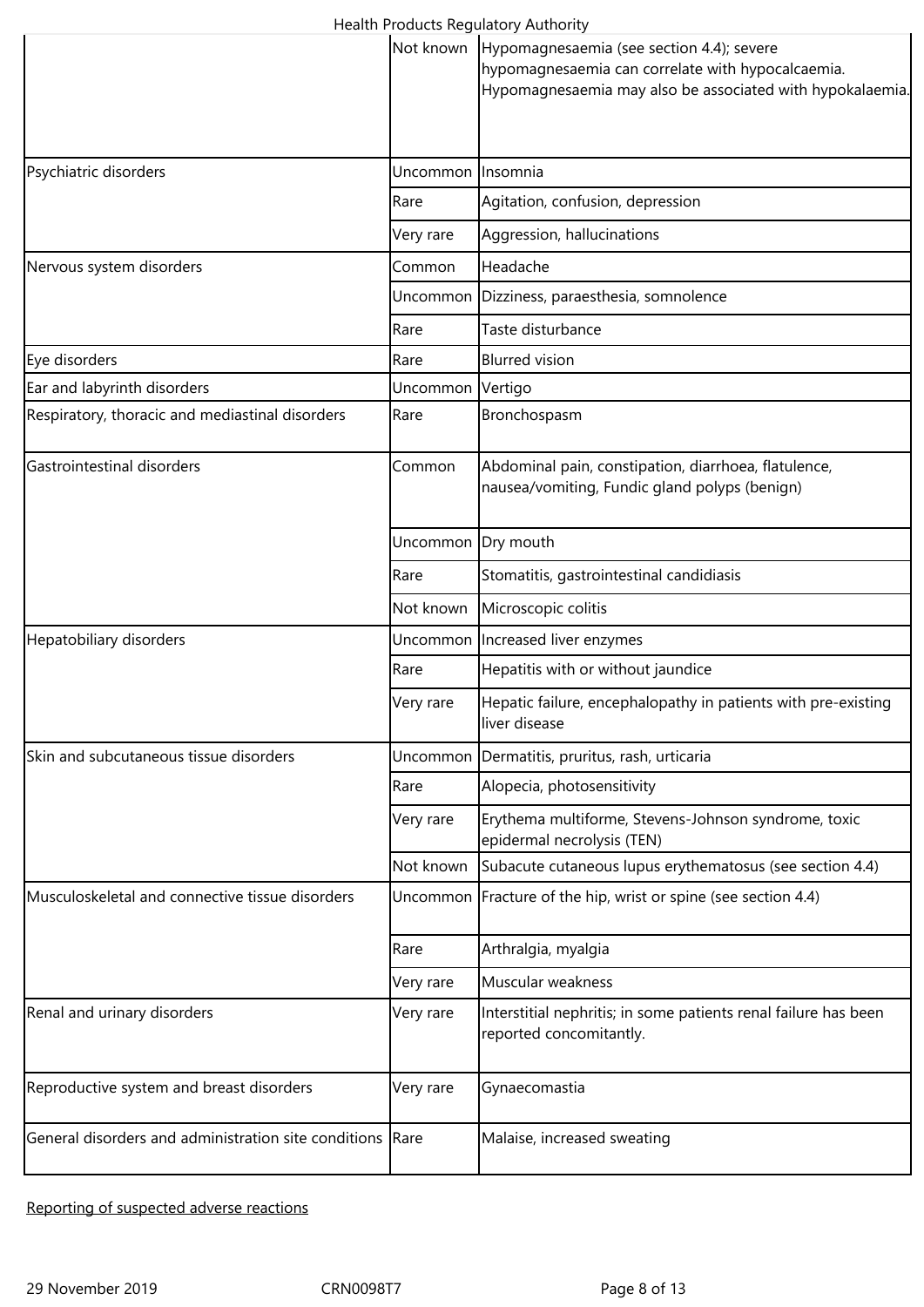adverse reactions via the HPRA website: www.hpra.ie or email to: medsafety@hpra.ie.

# **4.9 Overdose**

There is very limited experience to date [with delibera](http://www.hpra.ie/)te overdose. [The symptoms desc](mailto:medsafety@hpra.ie)ribed in connection with 280 mg were gastrointestinal symptoms and weakness. Single doses of 80 mg esomeprazole were uneventful. No specific antidote is known. Esomeprazole is extensively plasma protein bound and is therefore not readily dialyzable. As in any case of overdose, treatment should be symptomatic and general supportive measures should be utilised.

# **5 PHARMACOLOGICAL PROPERTIES**

## **5.1 Pharmacodynamic properties**

*Pharmacotherapeutic group:* Drugs for acid-related disorders proton pump inhibitors *ATC Code:* A02B C05

Esomeprazole is the S-isomer of omeprazole and reduces gastric acid secretion through a specific targeted mechanism of action. It is a specific inhibitor of the acid pump in the parietal cell. Both the R- and S-isomer of omeprazole have similar pharmacodynamic activity.

# **Mechanism of action**

Esomeprazole is a weak base and is concentrated and converted to the active form in the highly acidic environment of the secretory canaliculi of the parietal cell, where it inhibits the enzyme H+K+-ATPase – the acid pump and inhibits both basal and stimulated acid secretion.

#### **Pharmacodynamic effects**

After oral dosing with esomeprazole 20 mg and 40 mg the onset of effect occurs within one hour. After repeated administration with 20 mg esomeprazole once daily for five days, mean peak acid output after pentagastrin stimulation is decreased 90% when measured 6–7 hours after dosing on day five.

After five days of oral dosing with 20 mg and 40 mg of esomeprazole, intragastric pH above 4 was maintained for a mean time of 13 hours and 17 hours, respectively over 24 hours in symptomatic GORD patients. The proportion of patients maintaining an intragastric pH above 4 for at least 8, 12 and 16 hours respectively were for esomeprazole 20 mg 76%, 54% and 24%. Corresponding proportions for esomeprazole 40 mg were 97%, 92% and 56%.

Using AUC as a surrogate parameter for plasma concentration, a relationship between inhibition of acid secretion and exposure has been shown.

Healing of reflux oesophagitis with esomeprazole 40 mg occurs in approximately 78% of patients after four weeks, and in 93% after eight weeks.

One weeks treatment with esomeprazole 20 mg b.i.d. and appropriate antibiotics, results in successful eradication of H. pylori in approximately 90% of patients.

After eradication treatment for one week, there is no need for subsequent monotherapy with antisecretory drugs for effective ulcer healing and symptom resolution in uncomplicated duodenal ulcers.

In a randomised, double blind, placebo-controlled clinical study, patients with endoscopically confirmed peptic ulcer bleeding characterised as Forrest Ia, Ib, IIa or IIb (9%, 43%, 38% and 10% respectively) were randomised to receive Esomeprazole solution for infusion (n=375) or placebo (n=389). Following endoscopic haemostasis, patients received either 80 mg esomeprazole as an intravenous infusion over 30 minutes followed by a continuous infusion of 8 mg per hour or placebo for 72 hours. After the initial 72 hour period, all patients received open label 40 mg oral Esomeprazole for 27 days for acid suppression. The occurrence of rebleeding within 3 days was 5.9% in the Esomeprazole treated group compared to 10.3% for the placebo group. At 30 days post-treatment, the occurrence of rebleeding in the Esomeprazole treated versus the placebo treated group was 7.7% vs 13.6%.

During treatment with antisecretory medicinal products, serum gastrin increases in response to the decreased acid secretion. Also CgA increases due to decreased gastric acidity. The increased CgA level may interfere with investigations for

29 November 2019 CRN0098T7 Page 9 of 13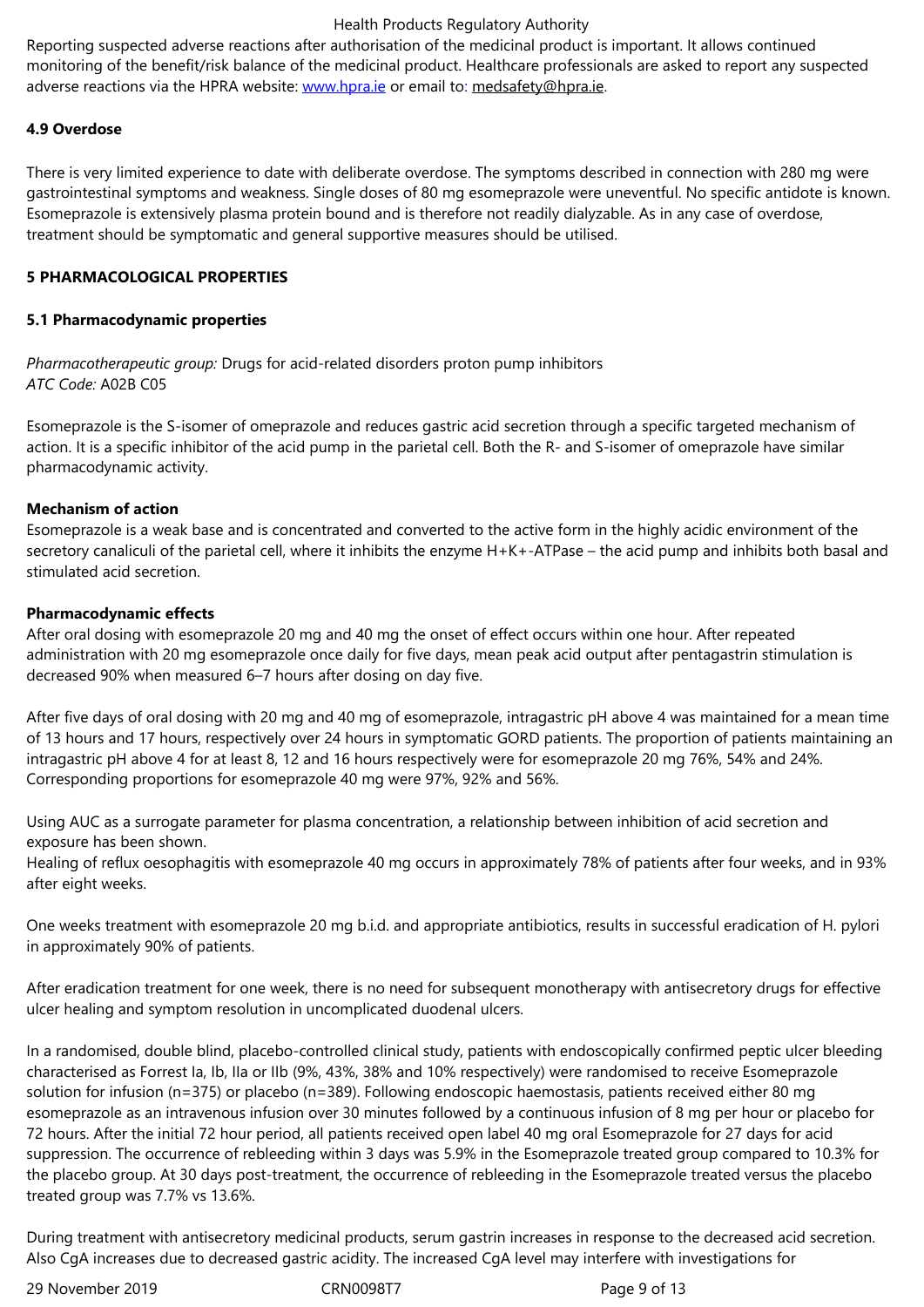neuroendocrine tumours. Available published evidence suggests that proton pump inhibitors should be discontinued between 5 days and 2 weeks prior to CgA measurements. This is to allow CgA levels that might be spuriously elevated following PPI treatment to return to reference range.An increased number of ECL cells possibly related to the increased serum gastrin levels, have been observed in some patients during long-term treatment with esomeprazole. The findings are considered to be of no clinical significance.

During long-term treatment with antisecretory drugs, gastric glandular cysts have been reported to occur at a somewhat increased frequency. These changes are a physiological consequence of pronounced inhibition of acid secretion, are benign and appear to be reversible.

Decreased gastric acidity due to any means including proton pump inhibitors, increases gastric counts of bacteria normally present in the gastrointestinal tract. Treatment with proton pump inhibitors may lead to slightly increased risk of gastrointestinal infections such as Salmonella and Campylobacter and, in hospitalised patients, possibly also Clostridium difficile.

## **Clinical efficacy**

In two studies with ranitidine as an active comparator, Esomeprazole showed better effect in healing of gastric ulcers in patients using NSAIDs, including COX-2 selective NSAIDs.

In two studies with placebo as comparator, Esomeprazole showed better effect in the prevention of gastric and duodenal ulcers in patients using NSAIDs (aged >60 and/or with previous ulcer), including COX-2 selective NSAIDs.

# **Paediatric population**

In a study in paediatric GORD patients (<1 to 17 years of age) receiving long-term PPI treatment, 61% of the children developed minor degrees of ECL cell hyperplasia with no known clinical significance and with no development of atrophic gastritis or carcinoid tumours

# **5.2 Pharmacokinetic properties**

# **Absorption**

Esomeprazole is acid labile and is administered orally as enteric-coated granules. In vivo conversion to the R-isomer is negligible. Absorption of esomeprazole is rapid, with peak plasma levels occurring approximately 1-2 hours after dose. The absolute bioavailability is 64% after a single dose of 40 mg and increases to 89% after repeated once daily administration. For 20 mg esomeprazole the corresponding values are 50% and 68%, respectively. Food intake both delays and decreases the absorption of esomeprazole although this has no significant influence on the effect of esomeprazole on intragastric acidity.

# **Distribution**

The apparent volume of distribution at steady state in healthy subjects is approximately 0.22 l/kg body weight. Esomeprazole is 97% plasma protein bound.

#### **Biotransformation**

Esomeprazole is completely metabolised by the cytochrome P450 system (CYP). The major part of the metabolism of esomeprazole is dependent on the polymorphic CYP2C19, responsible for the formation of the hydroxy- and desmethyl metabolites of esomeprazole. The remaining part is dependent on another specific isoform, CYP3A4, responsible for the formation of esomeprazole sulphone, the main metabolite in plasma.

#### **Elimination**

The parameters below reflect mainly the pharmacokinetics in individuals with a functional CYP2C19 enzyme, extensive metabolisers.

Total plasma clearance is about 17 L/h after a single dose and about 9 L/h after repeated administration. The plasma elimination half-life is about 1.3 hours after repeated once daily dosing. Esomeprazole is completely eliminated from plasma between doses with no tendency for accumulation during once-daily administration.

The major metabolites of esomeprazole have no effect on gastric acid secretion. Almost 80% of an oral dose of esomeprazole is excreted as metabolites in the urine, the remainder in the faeces. Less than 1% of the parent drug is found in urine.

# **Linearity/non-linearity**

The pharmacokinetics of esomeprazole has been studied in doses up to 40 mg b.i.d. The area under the plasma concentration-time curve increases with repeated administration of esomeprazole. This increase is dose-dependent and results in a more than dose proportional increase in AUC after repeated administration. This time- and dose-dependency is due to a

29 November 2019 CRN0098T7 Page 10 of 13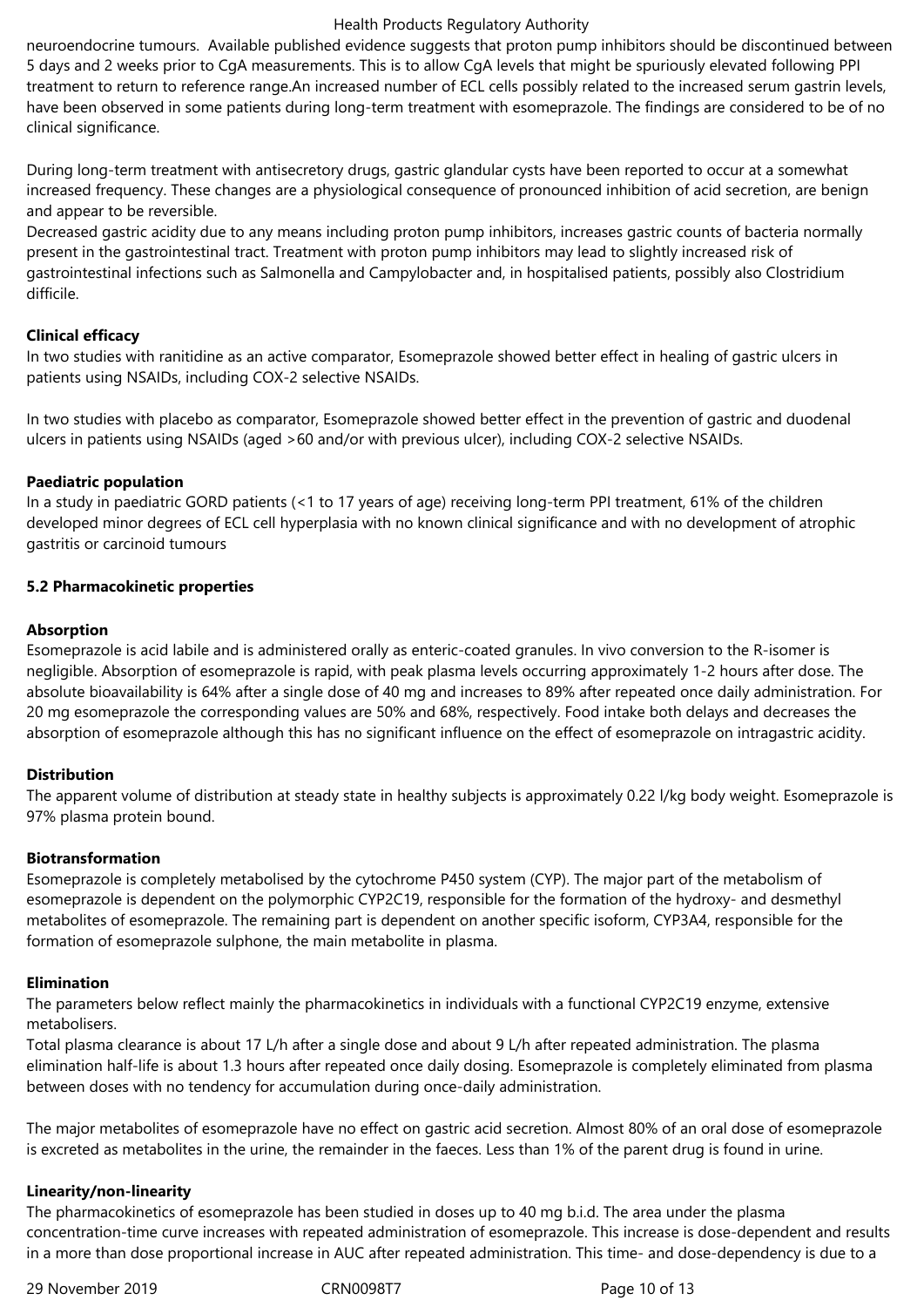decrease of first pass metabolism and systemic clearance probably caused by an inhibition of the CYP2C19 enzyme by esomeprazole and/or its sulphone metabolite.

# **Special patient populations**

# **Poor metabolisers**

Approximately 2.9  $\pm$ 1.5% of the population lack a functional CYP2C19 enzyme and are called poor metabolisers. In these individuals the metabolism of esomeprazole is probably mainly catalysed by CYP3A4. After repeated once daily administration of 40 mg esomeprazole, the mean area under the plasma concentration-time curve was approximately 100% higher in poor metabolisers than in subjects having a functional CYP2C19 enzyme (extensive metabolisers). Mean peak plasma concentrations were increased by about 60%. These findings have no implications for the posology of esomeprazole.

# **Gender**

Following a single dose of 40 mg esomeprazole the mean area under the plasma concentration-time curve is approximately 30% higher in females than in males. No gender difference is seen after repeated once daily administration. These findings have no implications for the posology of esomeprazole.

# **Hepatic impairment**

The metabolism of esomeprazole in patients with mild to moderate liver dysfunction may be impaired. The metabolic rate is decreased in patients with severe liver dysfunction resulting in a doubling of the area under the plasma concentration-time curve of esomeprazole. Therefore, a maximum of 20 mg should not be exceeded in patients with severe dysfunction. Esomeprazole or its major metabolites do not show any tendency to accumulate with once daily dosing.

# **Renal impairment**

No studies have been performed in patients with decreased renal function. Since the kidney is responsible for the excretion of the metabolites of esomeprazole but not for the elimination of the parent compound, the metabolism of esomeprazole is not expected to be changed in patients with impaired renal function.

# **Elderly**

The metabolism of esomeprazole is not significantly changed in elderly subjects (71-80 years of age).

# **Paediatric population**

#### **Adolescents 12-18 years:**

Following repeated dose administration of 20 mg and 40 mg esomeprazole, the total exposure (AUC) and the time to reach maximum plasma concentration (tmax) in 12 to 18 year-olds was similar to that in adults for both esomeprazole doses.

# **5.3 Preclinical safety data**

Non-clinical data reveal no special hazard for humans based on conventional studies of safety pharmacology, repeated dose toxicity, genotoxicity, carcinogenic potential, toxicity to reproduction and development. Adverse reactions not observed in clinical studies, but seen in animals at exposure levels similar to clinical exposure levels and with possible relevance to clinical use were as follows: Carcinogenicity studies in the rat with the racemic mixture have shown gastric ECL-cell hyperplasia and carcinoids. These gastric effects in the rat are the result of sustained, pronounced hypergastrinaemia secondary to reduced production of gastric acid and are observed after long-term treatment in the rat with inhibitors of gastric acid secretion.

# **6 PHARMACEUTICAL PARTICULARS**

#### **6.1 List of excipients**

Sugar spheres (sucrose and maize starch) Hypromellose Silicified microcrystalline cellulose Lactose monohydrate Maize starch Meglumine Poloxamer 188 Sodium lauryl sulfate Methacrylic acid copolymer

29 November 2019 CRN0098T7 Page 11 of 13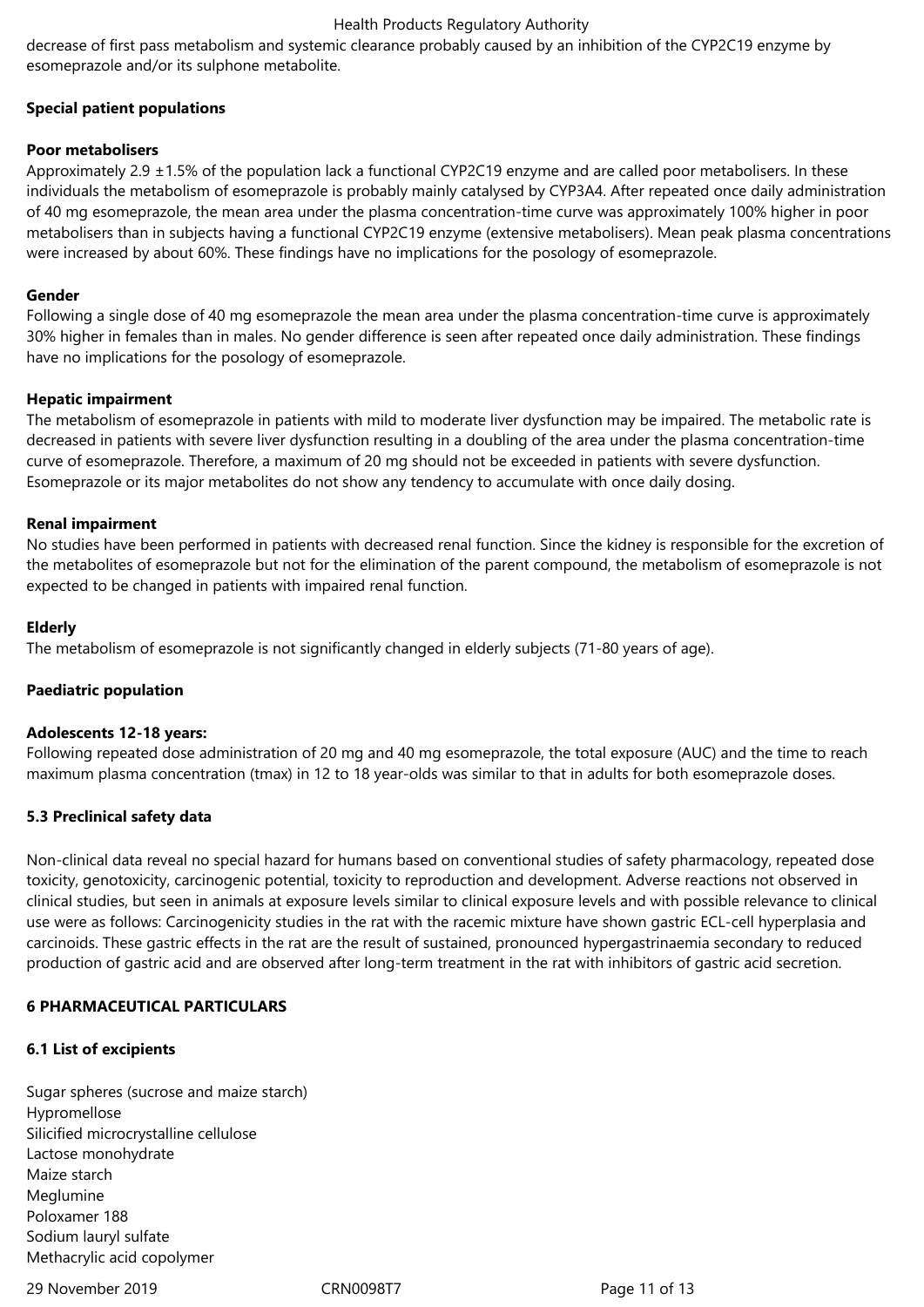Triethyl citrate Glyceryl monostearate Talc Sodium hydroxide Hydroxy propyl cellulose Macrogol Crospovidone Silica colloidal anhydrous Magnesium stearate Opadry pink 13G84577 (consists of Hypromellose, Titanium dioxide (E171), Macrogol, Talc, Paraffin light liquid, Polysorbate 80, Iron oxide Red (E172), Iron Oxide Yellow (E172))

# **6.2 Incompatibilities**

Not applicable.

# **6.3 Shelf life**

2 years

# **6.4 Special precautions for storage**

Do not store above 25°C

# **6.5 Nature and contents of container**

Alu- Alu blister packs of 3, 7, 7x1, 14, 15, 25x1, 28, 30, 50, 50x1, 56, 60, 90, 98, 100x1, 100,140 tablets. Not all pack sizes may be marketed.

# **6.6 Special precautions for disposal and other handling**

## *Administration through gastric tube*

1. Put the tablet into an appropriate syringe and fill the syringe with approximately 25 mL water and approximately 5 mL air. For some tubes, dispersion in 50 mL water is needed to prevent the pellets from clogging the tube.

- 2. Immediately shake the syringe for approximately 2 minutes to disperse the tablet.
- 3. Hold the syringe with the tip up and check that the tip has not clogged.

4. Attach the syringe to the tube whilst maintaining the above position.

5. Shake the syringe and position it with the tip pointing down. Immediately inject 5–10 mL into the tube. Invert the syringe after injection and shake (the syringe must be held with the tip pointing up to avoid clogging of the tip).

6. Turn the syringe with the tip down and immediately inject another 5–10 mL into the tube. Repeat this procedure until the syringe is empty.

7. Fill the syringe with 25 mL of water and 5 mL of air and repeat step 5 if necessary to wash down any sediment left in the syringe. For some tubes, 50 mL water is needed.

# **7 MARKETING AUTHORISATION HOLDER**

Brillpharma (Ireland) Limited Inniscarra Main Street Rathcoole Dublin Ireland

#### **8 MARKETING AUTHORISATION NUMBER**

PA22749/007/002